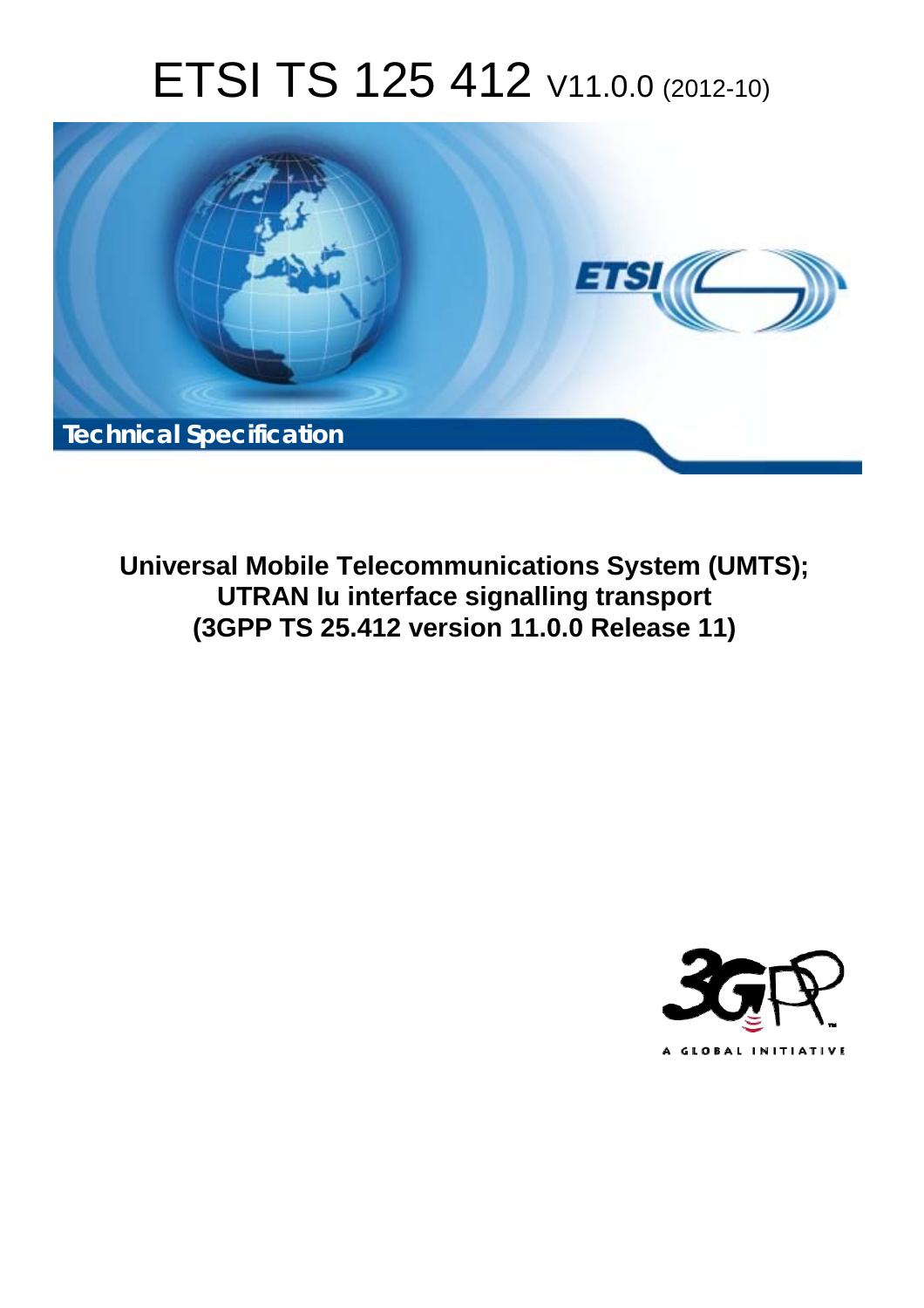Reference RTS/TSGR-0325412vb00

> Keywords UMTS

#### *ETSI*

#### 650 Route des Lucioles F-06921 Sophia Antipolis Cedex - FRANCE

Tel.: +33 4 92 94 42 00 Fax: +33 4 93 65 47 16

Siret N° 348 623 562 00017 - NAF 742 C Association à but non lucratif enregistrée à la Sous-Préfecture de Grasse (06) N° 7803/88

#### *Important notice*

Individual copies of the present document can be downloaded from: [http://www.etsi.org](http://www.etsi.org/)

The present document may be made available in more than one electronic version or in print. In any case of existing or perceived difference in contents between such versions, the reference version is the Portable Document Format (PDF). In case of dispute, the reference shall be the printing on ETSI printers of the PDF version kept on a specific network drive within ETSI Secretariat.

Users of the present document should be aware that the document may be subject to revision or change of status. Information on the current status of this and other ETSI documents is available at <http://portal.etsi.org/tb/status/status.asp>

If you find errors in the present document, please send your comment to one of the following services: [http://portal.etsi.org/chaircor/ETSI\\_support.asp](http://portal.etsi.org/chaircor/ETSI_support.asp)

#### *Copyright Notification*

No part may be reproduced except as authorized by written permission. The copyright and the foregoing restriction extend to reproduction in all media.

> © European Telecommunications Standards Institute 2012. All rights reserved.

DECT<sup>™</sup>, PLUGTESTS<sup>™</sup>, UMTS<sup>™</sup> and the ETSI logo are Trade Marks of ETSI registered for the benefit of its Members. **3GPP**TM and **LTE**™ are Trade Marks of ETSI registered for the benefit of its Members and of the 3GPP Organizational Partners.

**GSM**® and the GSM logo are Trade Marks registered and owned by the GSM Association.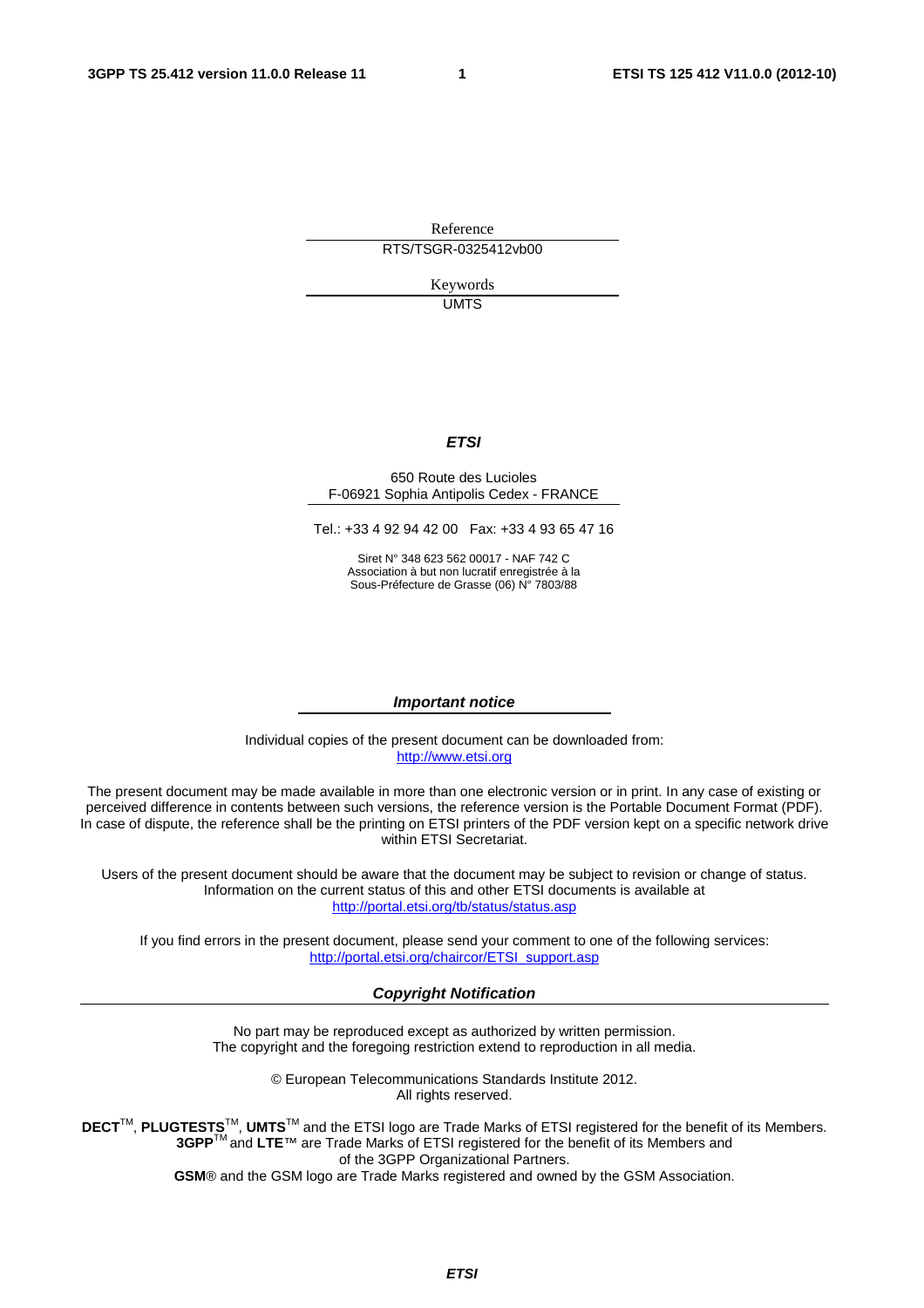### Intellectual Property Rights

IPRs essential or potentially essential to the present document may have been declared to ETSI. The information pertaining to these essential IPRs, if any, is publicly available for **ETSI members and non-members**, and can be found in ETSI SR 000 314: *"Intellectual Property Rights (IPRs); Essential, or potentially Essential, IPRs notified to ETSI in respect of ETSI standards"*, which is available from the ETSI Secretariat. Latest updates are available on the ETSI Web server [\(http://ipr.etsi.org](http://webapp.etsi.org/IPR/home.asp)).

Pursuant to the ETSI IPR Policy, no investigation, including IPR searches, has been carried out by ETSI. No guarantee can be given as to the existence of other IPRs not referenced in ETSI SR 000 314 (or the updates on the ETSI Web server) which are, or may be, or may become, essential to the present document.

### Foreword

This Technical Specification (TS) has been produced by ETSI 3rd Generation Partnership Project (3GPP).

The present document may refer to technical specifications or reports using their 3GPP identities, UMTS identities or GSM identities. These should be interpreted as being references to the corresponding ETSI deliverables.

The cross reference between GSM, UMTS, 3GPP and ETSI identities can be found under [http://webapp.etsi.org/key/queryform.asp.](http://webapp.etsi.org/key/queryform.asp)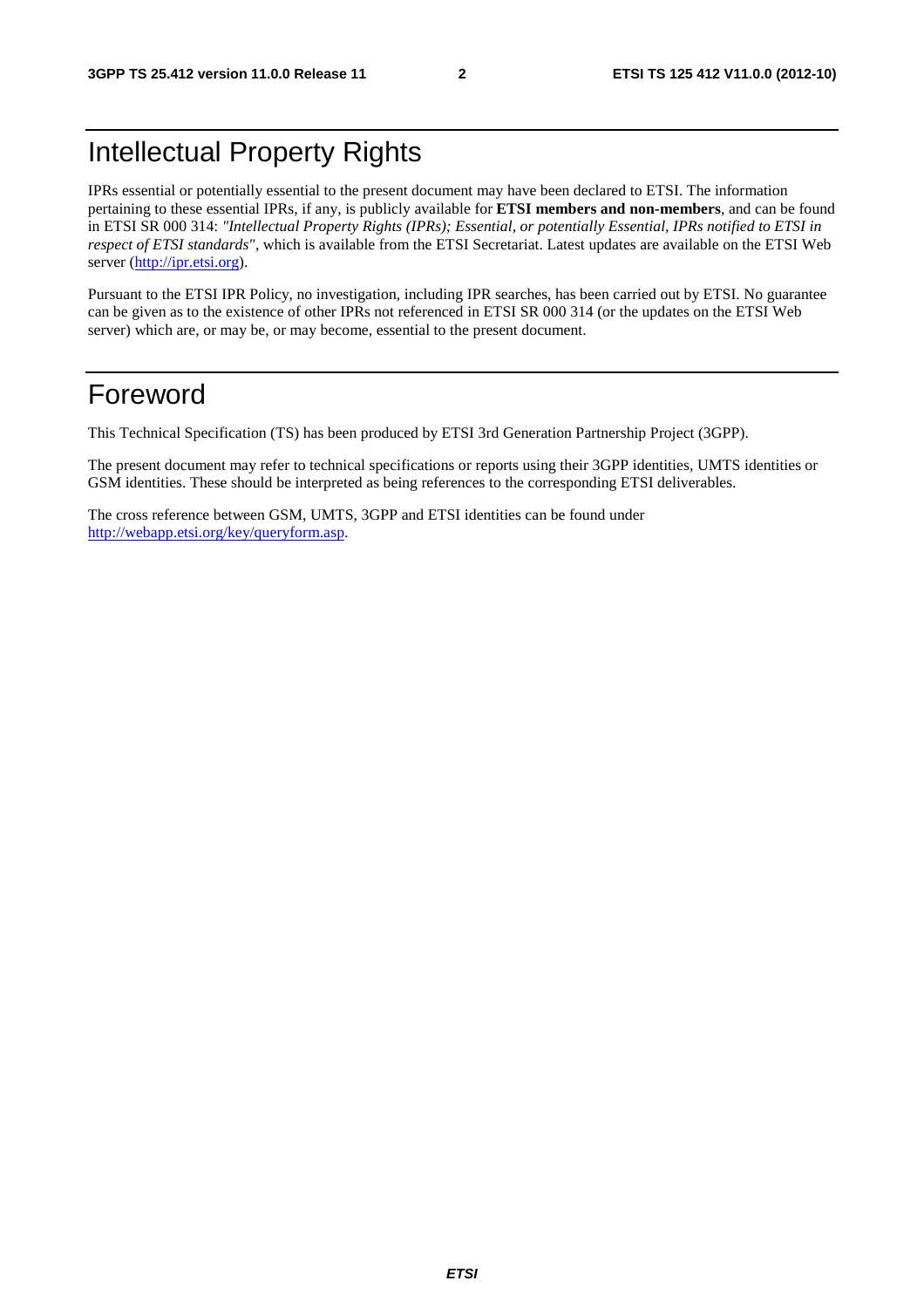$\mathbf{3}$ 

## Contents

| 1              |                               |  |  |  |  |  |
|----------------|-------------------------------|--|--|--|--|--|
| 2              |                               |  |  |  |  |  |
| 3              |                               |  |  |  |  |  |
| $\overline{4}$ |                               |  |  |  |  |  |
| 4.1<br>4.2     |                               |  |  |  |  |  |
| 5              |                               |  |  |  |  |  |
| 5.1            |                               |  |  |  |  |  |
| 5.2            |                               |  |  |  |  |  |
| 5.2.1          |                               |  |  |  |  |  |
| 5.2.2          |                               |  |  |  |  |  |
| 5.2.3          |                               |  |  |  |  |  |
| 5.3            |                               |  |  |  |  |  |
| 5.3.1          |                               |  |  |  |  |  |
| 5.3.2          |                               |  |  |  |  |  |
| 5.3.3          |                               |  |  |  |  |  |
| 5.3.4          |                               |  |  |  |  |  |
| 5.4            |                               |  |  |  |  |  |
|                | <b>Annex A (informative):</b> |  |  |  |  |  |
|                |                               |  |  |  |  |  |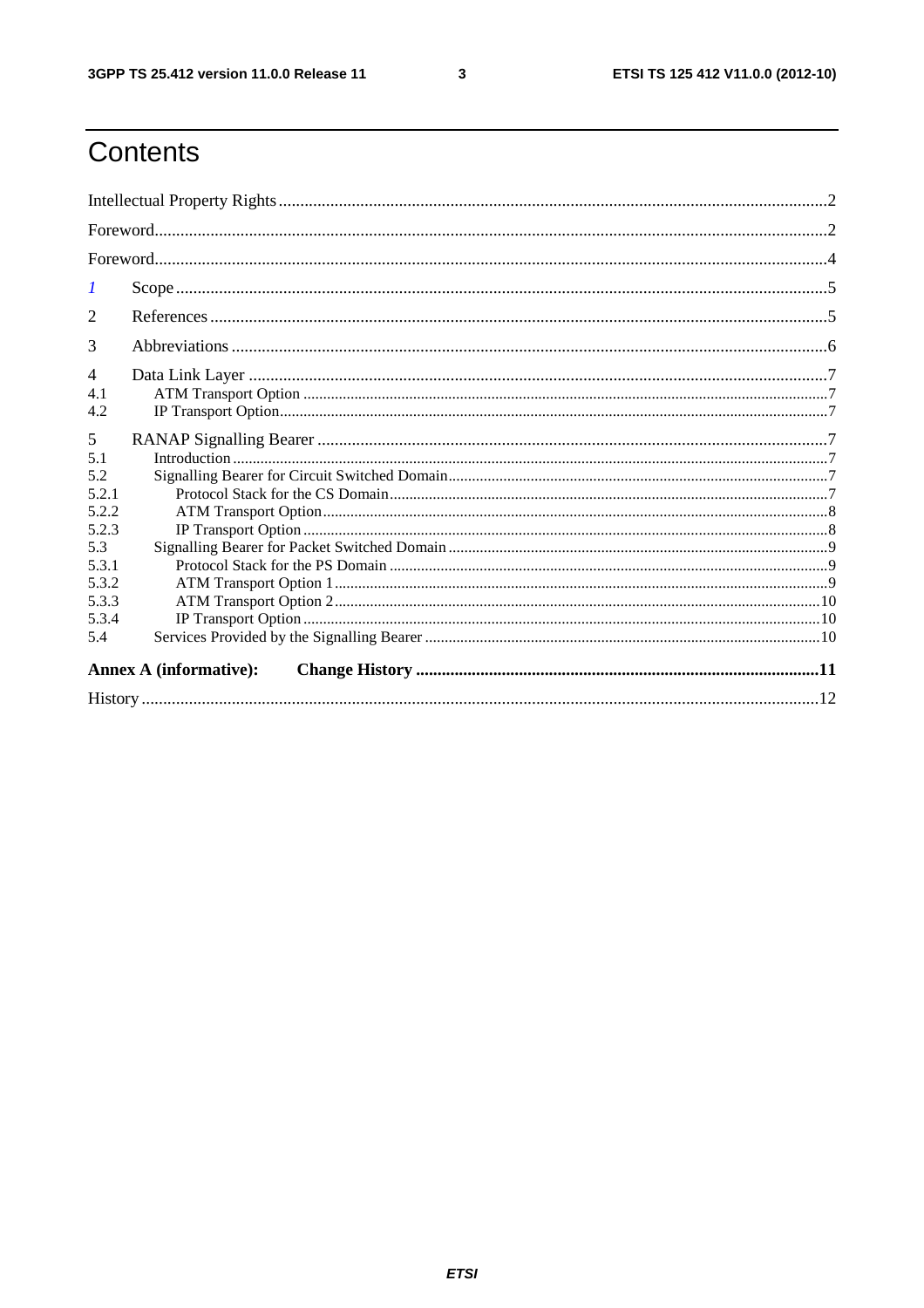### Foreword

This Technical Specification (TS) has been produced by the 3<sup>rd</sup> Generation Partnership Project (3GPP).

The contents of the present document are subject to continuing work within the TSG and may change following formal TSG approval. Should the TSG modify the contents of the present document, it will be re-released by the TSG with an identifying change of release date and an increase in version number as follows:

Version x.y.z

where:

- x the first digit:
	- 1 presented to TSG for information;
	- 2 presented to TSG for approval;
	- 3 or greater indicates TSG approved document under change control.
- y the second digit is incremented for all changes of substance, i.e. technical enhancements, corrections, updates, etc.
- z the third digit is incremented when editorial only changes have been incorporated in the document.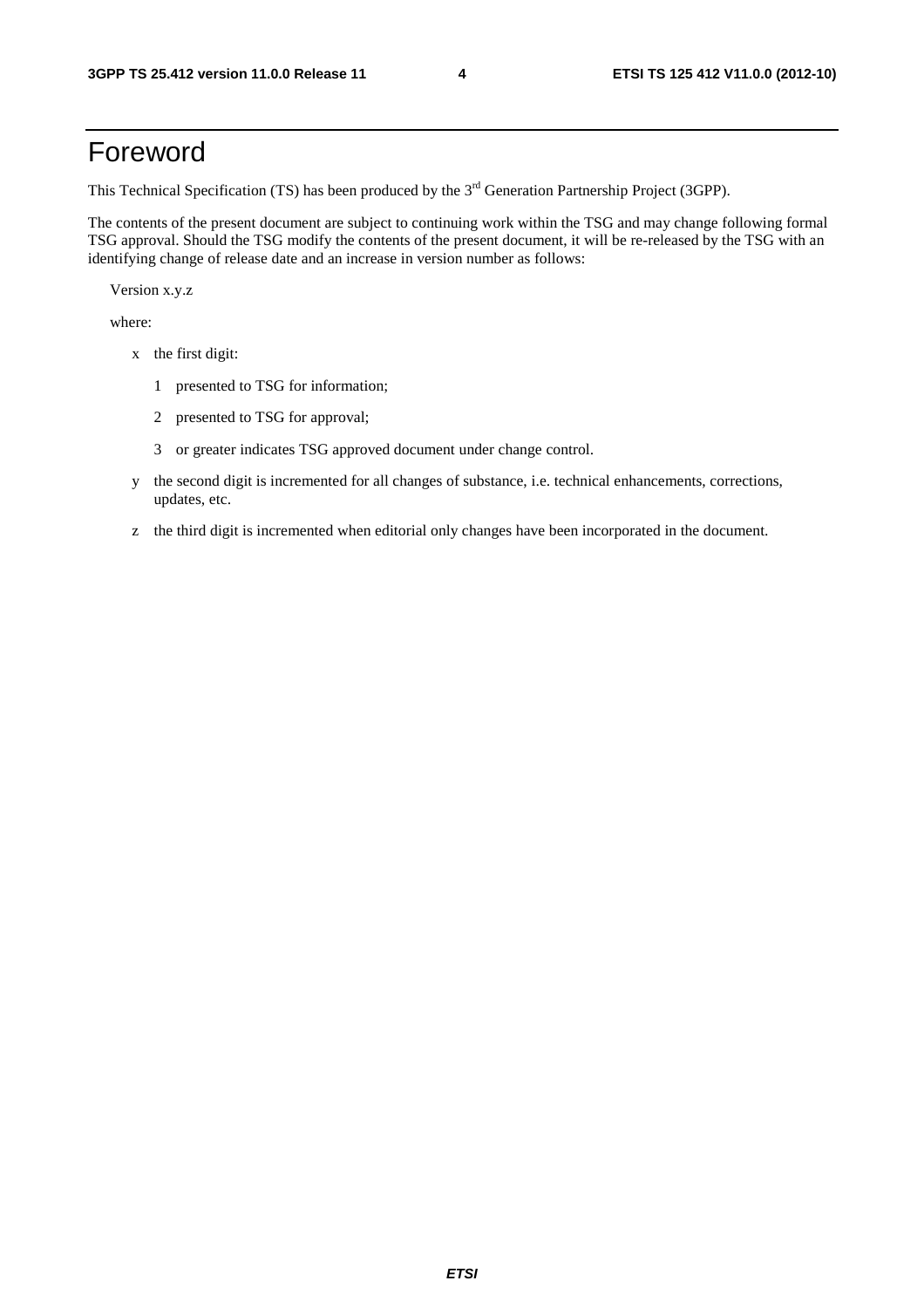### *1* Scope

The present document specifies the standards for Signalling Transport to be used across Iu Interface. Iu Interface is a logical interface between the RNC and the UTRAN Core Network. The present document describes how the RANAP signalling messages are transported over Iu.

### 2 References

The following documents contain provisions which, through reference in this text, constitute provisions of the present document.

- References are either specific (identified by date of publication, edition number, version number, etc.) or non-specific.
- For a specific reference, subsequent revisions do not apply.
- For a non-specific reference, the latest version applies. In the case of a reference to a 3GPP document (including a GSM document), a non-specific reference implicitly refers to the latest version of that document *in the same Release as the present document*.
- [1] ITU-T Recommendation Q.2100 (1994-07): "B-ISDN Signalling ATM Adaptation Layer (SAAL) - overview description".
- [2] ITU-T Recommendation Q.2110 (1994-07): "B-ISDN ATM Adaptation Layer Service Specific Connection Oriented Protocol (SSCOP)".
- [3] ITU-T Recommendation Q.2140 (1995-02): "B-ISDN ATM adaptation layer Service Specific Co-ordination Function for signalling at the Network Node Interface (SSCF AT NNI)".
- [4] ITU-T Recommendation Q.2210 (1996-07): "Message transfer part level 3 functions and messages using the services of ITU-T Recommendation Q.2140".
- [5] ITU-T Recommendation I.361 (1995-11): "B-ISDN ATM layer specification".
- [6] ITU-T Recommendation I.363.5 (1996-08): "B-ISDN ATM Adaptation Layer Type 5".
- [7] ITU-T Recommendation Q.711 (1996-07): "Functional description of the signalling connection control part".
- [8] ITU-T Recommendation Q.712 (1996-07): "Definition and function of Signalling connection control part messages".
- [9] ITU-T Recommendation Q.713 (1996-07): "Signalling connection control part formats and codes".
- [10] ITU-T Recommendation Q.714 (1996-07): "Signalling connection control part procedures".
- [11] ITU-T Recommendation Q.715 (1996-07): "Signalling connection control part user guide".
- [12] ITU-T Recommendation Q.716 (1993-03): "Signalling Connection Control Part (SCCP) performance".
- [13] **IETF RFC 791 (1981-09): "Internet Protocol".**
- [14] IETF RFC 2684 (1999-09): "Multiprotocol Encapsulation over ATM Adaptation Layer 5".
- [15] IETF RFC 2225 (1998-04): "Classical IP and ARP over ATM".
- [16] IETF RFC 2960 (2000-10): "Stream Control Transmission Protocol".
- [17] IETF RFC 3332(2002-09): "Signalling System 7 (SS7) Message Transfer Part 3 (MTP3) User Adaptation Layer (M3UA)"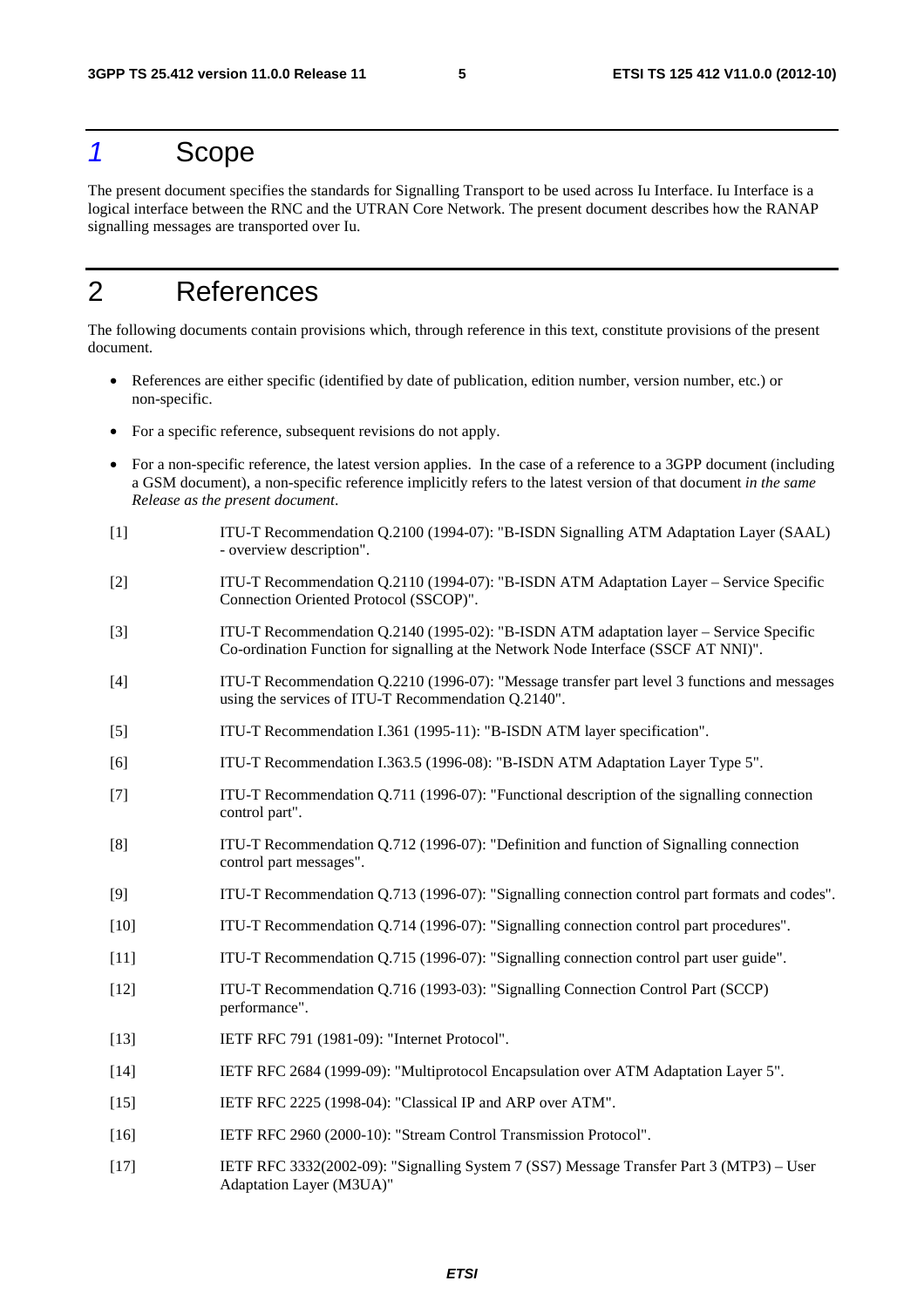- [18] 3GPP TS 25.410: "UTRAN Iu Interface: General Aspects and Principles".
- [19] IETF RFC 1661 (1994-07): "The Point-To-Point Protocol (PPP)".
- [20] IETF RFC 1662 (1994-07): "PPP in HDLC-like Framing".
- [21] **IETF RFC 2507 (1999-02): "IP header compression".**
- [22] IETF RFC 1990 (1996-08): "The PPP Multilink Protocol (MP)".
- [23] IETF RFC 2686 (1999-09): "The Multi-Class Extension to Multi-Link PPP".
- [24] IETF RFC 2509 (1999-02): "IP Header Compression over PPP".
- [25] IETF RFC 2460 (1996-12): "Internet Protocol, Version 6 (Ipv6) Specification".
- [26] IETF RFC 2474 (1998-12): "Definition of the Differentiated Services Field (DS Field) in the IPv4 and IPv6 Headers".
- [27] Void.
- [28] IETF RFC 3031 (2001-01): "MPLS".
- [29] **IETF RFC 3153 (2001-08): "PPPmultiplexing".**
- [30] IETF RFC 3309 (2002-09): "SCTP Checksum Change".
- [31] ANSI T1.111-2001: "Signalling System Number 7 (SS7) Message Transfer Part (MTP)".
- [32] ANSI T1.112-2001: "Signalling System Number 7 (SS7) -- Signalling Connection Control Part (SCCP)".
- [33] ANSI T1.645-1995 (R2003), "B-ISDN Signaling ATM Adaptation Layer Service Specific Coordination Function for Support of Signaling at the Network Node Interface (SSCF at the NNI)".

### 3 Abbreviations

For the purposes of the present document, the following abbreviations apply:

| AAL              | <b>ATM Adaptation Layer</b>                              |  |  |  |
|------------------|----------------------------------------------------------|--|--|--|
| AAL <sub>2</sub> | <b>ATM</b> Adaptation Layer 2                            |  |  |  |
| AAL5             | <b>ATM Adaptation Layer 5</b>                            |  |  |  |
| ATM              | <b>Asynchronous Transfer Mode</b>                        |  |  |  |
| CS.              | Circuit Switched                                         |  |  |  |
| DiffServ         | Differentiated Services                                  |  |  |  |
| <b>HDLC</b>      | High Level Data Link Control                             |  |  |  |
| IP               | <b>Internet Protocol</b>                                 |  |  |  |
| M3UA             | SS7 MTP3 User Adaptation Layer                           |  |  |  |
| ML/MC-PPP        | Muti-Link/Multi-Class PPP                                |  |  |  |
| <b>MPLS</b>      | Multiprotocol Label Switching                            |  |  |  |
| <b>MSC</b>       | Mobile services Switching Center                         |  |  |  |
| MTP3-B           | Message Transfer Part                                    |  |  |  |
| <b>PPP</b>       | Point-to-Point protocol                                  |  |  |  |
| <b>PPPMux</b>    | PPP Multiplexing                                         |  |  |  |
| PS.              | Packet Switched                                          |  |  |  |
| <b>RANAP</b>     | Radio Access Network Application Part                    |  |  |  |
| <b>RNC</b>       | Radio Network Controller                                 |  |  |  |
| <b>SAAL-NNI</b>  | Signalling ATM Adaptation Layer - Network Node Interface |  |  |  |
| <b>SCCP</b>      | <b>Signalling Connection Control Part</b>                |  |  |  |
| <b>SCTP</b>      | <b>Stream Control Transmission Protocol</b>              |  |  |  |
| SGSN             | Serving GPRS Support Node                                |  |  |  |
| SSCF             | Service Specific Co-ordination Function                  |  |  |  |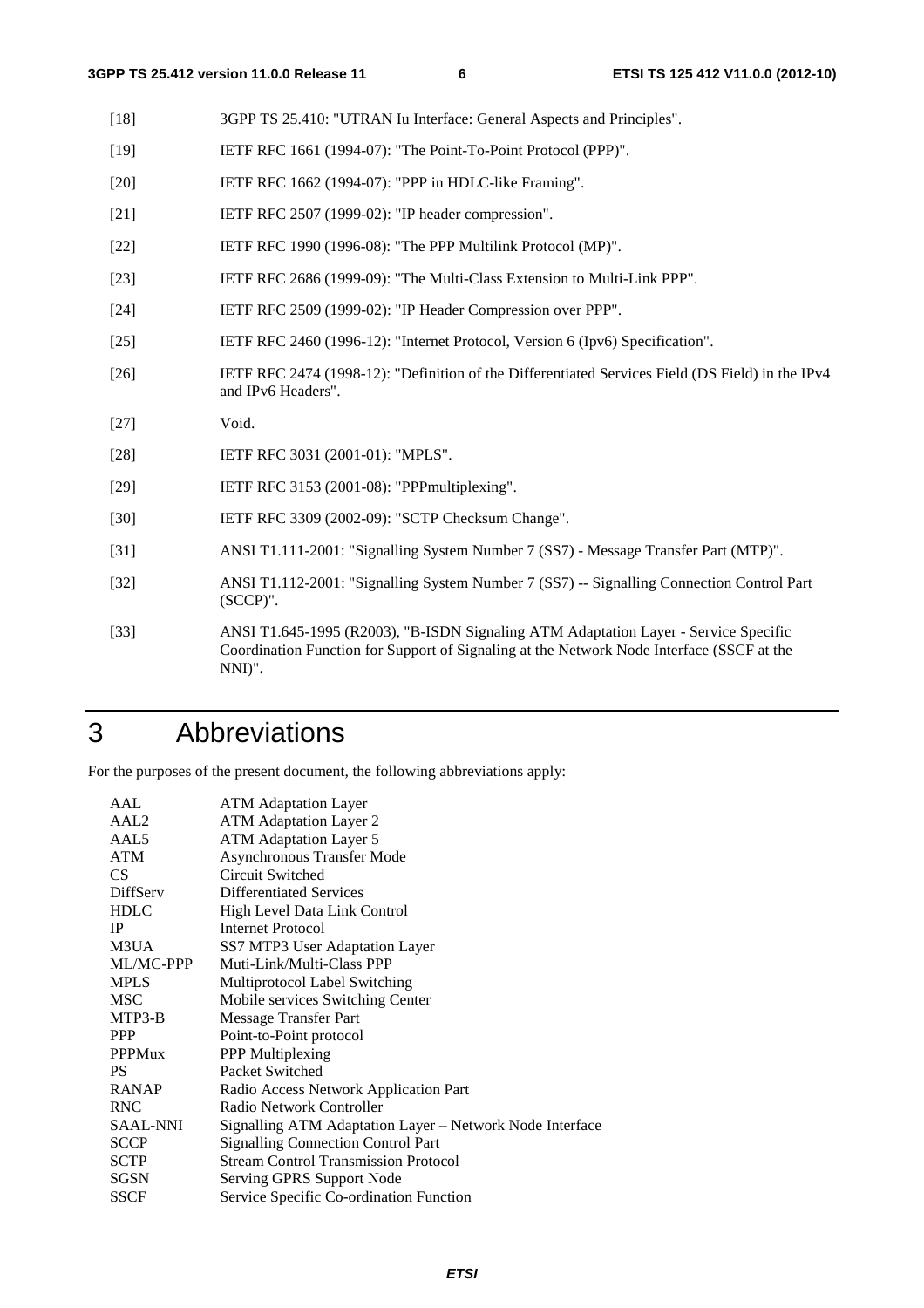SSCOP Service Specific Connection Oriented Protocol

### 4 Data Link Layer

### 4.1 ATM Transport Option

ATM shall be used in the radio network control plane according to (ITU-T Rec. I.361 [5]). The structure of the cell header used in the UTRAN Iu interface is the cell header format and encoding at NNI (see Figure 3/I.361).

### 4.2 IP Transport Option

An RNC/CN using IP transport option shall support the PPP protocol with HDLC framing (IETF RFC 1661 [19], IETF RFC 1662 [20]).

Note: This does not preclude the single implementation and use of any other data link layer protocol (e.g. PPPMux (IETF RFC 3153 [29])/AAL5/ATM, PPP/AAL2/ATM, Ethernet, MPLS (IETF RFC 3031 [28])/ATM, etc.) fulfilling the UTRAN requirements toward the upper Layers.

An RNC/CN using IP transport option having interfaces connected via low bandwidth PPP links like E1/T1/J1 shall also support IP Header Compression (IETF RFC 2507 [21]) and the PPP extensions ML/MC-PPP (IETF RFC 1990 [22], IETF RFC 2686 [23]). In this case, the negotiation of header compression (IETF RFC 2507 [21]) over PPP shall be performed via IETF RFC 2509 [24].

### 5 RANAP Signalling Bearer

### 5.1 Introduction

This subclause specifies the Signalling Bearer protocol stack that supports the RANAP signalling protocol.

The following requirements on the Signalling Bearer can be stated:

- provide reliable transfer of control plane signalling messages in both connectionless mode and connectionoriented mode;
- provide separate independent connections for distinguishing transactions with individual UE's;
- supervise the 'UE connections' and provide connection status information to the Upper Layers for individual UE's;
- provide networking and routing functions;
- provide redundancy in the signalling network;
- provide load sharing.

### 5.2 Signalling Bearer for Circuit Switched Domain

#### 5.2.1 Protocol Stack for the CS Domain

The protocol stacks for the CS Domain are shown in figure 1. The standard allows operators to choose one out of two standardised protocol suites for transport of SCCP messages.

Figure 1 shows, for the Iu IP CS domain, the point at which the service primitives are invoked. A single SAP is defined independently of the signalling bearer. The SAP provides the SCCP primitives. The figure is not intended to constrain the architecture.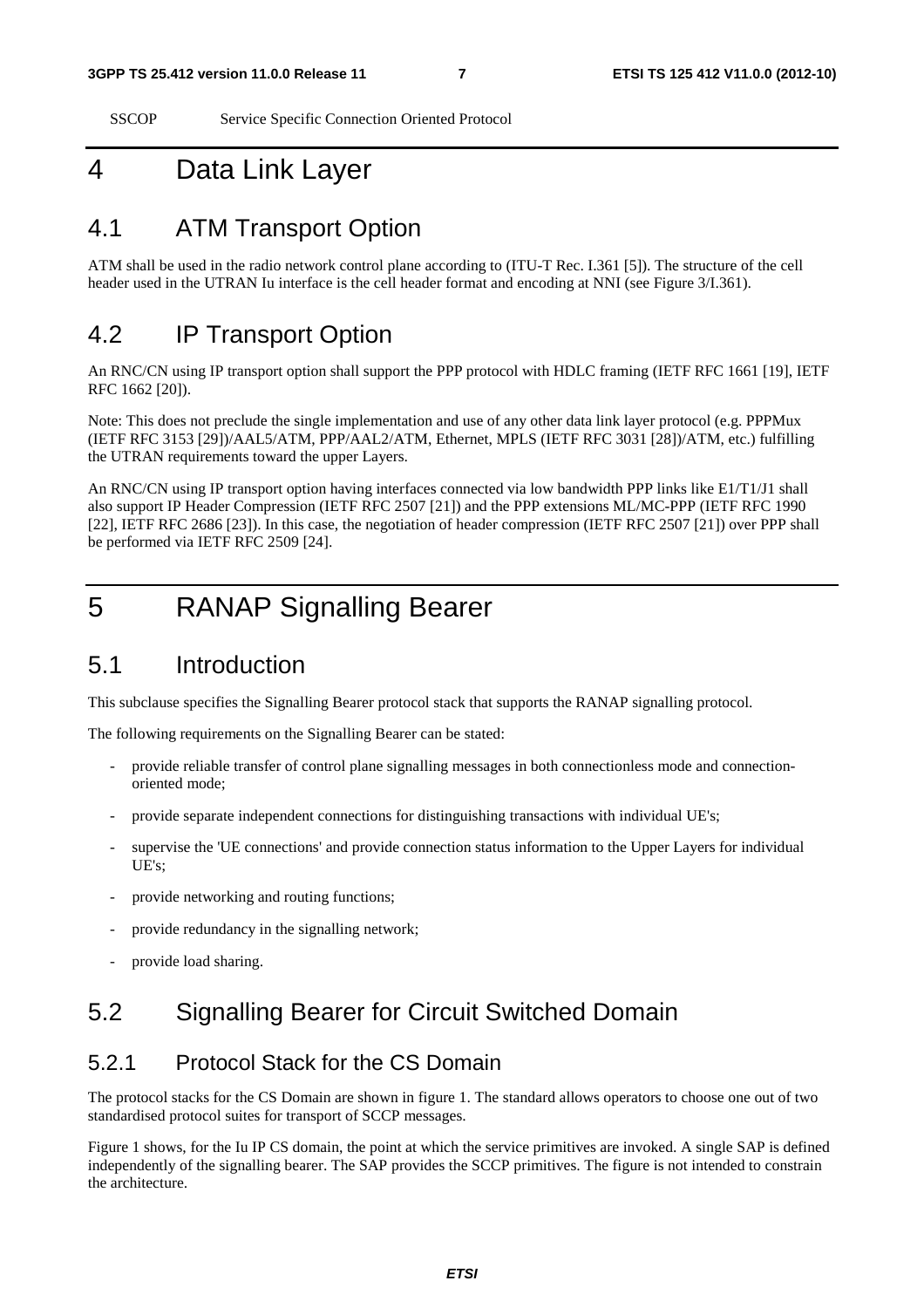The following figure 1 also illustrates the protocol model having Broadband Signalling System No.7 as the signalling bearer for RANAP over the Iu interface that fulfils the requirements. Figure 1 shows, for the CS domain, the point at which the service primitives are invoked. The SAP provides the SCCP primitives.





#### **Protocol stack for ATM transport option Protocol stack for IP transport option**

#### **Figure 1: SAP between RANAP and its transport for Iu - CS Domain**

#### 5.2.2 ATM Transport Option

- 1. **SCCP** (ITU-T Rec. Q.711 [7] or ANSI T1.112-2001 [32]) provides connectionless service, class 0, connection oriented service, class 2, separation of the connections mobile by mobile basis on the connection oriented link and establishment of a connection oriented link mobile by mobile basis. SCCP shall be used as specified in TS 25.410 [18].
- 2. **MTP3-B** (ITU-T Rec. Q.2210 [4] or ANSI T1.111-2001 [31]) provides message routing, discrimination and distribution (for point-to-point link only), signalling link management load sharing and changeover/back between link within one link-set. The need for multiple link-sets is precluded. MTB3-B shall comply with ITU-T Rec. Q.2210 [4] or ANSI T1.111-2001 [31].
- 3. **SAAL-NNI** (ITU-T Rec. Q.2100 [1]) consists of the following sub-layers: **SSCF** (ITU-T Rec. Q.2140 [3] or ANSI T1.645-1995 (R2003) [33]), - **SSCOP** (ITU-T Rec. Q.2110 [2]) and – **AAL5** (ITU-T Rec. I.363.5 [6]). The SSCF maps the requirements of the layer above to the requirements of SSCOP. Also SAAL connection management, link status and remote processor status mechanisms are provided. SSCOP provides mechanisms for the establishment and release of connections and the reliable exchange of signalling information between signalling entities. Adapts the upper layer protocol to the requirements of the Lower ATM cells. It shall be possible to use SAAL-NNI connections pre-configured as PVCs for signalling transport on the Iu-Interface.
- 4. **ATM** (ITU-T Rec. I.361 [5]).

### 5.2.3 IP Transport Option

- 1. **SCCP**, see subclause 5.2.2.
- 2. **M3UA** refers to the SCCP adaptation layer "SS7 MTP3 User Adaptation Layer " (IETF RFC 3332 [17]) also developed by the Sigtran working group of the IETF. An RNC equipped with the M3UA stack option shall have client functionality. This enables the RNC to report to the MSC when it is a newly introduced entity in the network.
- 3. **SCTP** refers to the Stream Control Transmission Protocol (IETF RFC 2960 [16]) developed by the Sigtran working group of the IETF for the purpose of transporting various signalling protocols over IP networks. The checksum method specified in IETF RFC 3309 [30] shall be used instead of the method specified in IETF RFC 2960 [16]. Multi-homing is a way to achieve redundancy with SCTP between two endpoints, of which one or both is assigned with multiple IP addresses. SCTP endpoints shall support a multi-homed remote SCTP endpoint.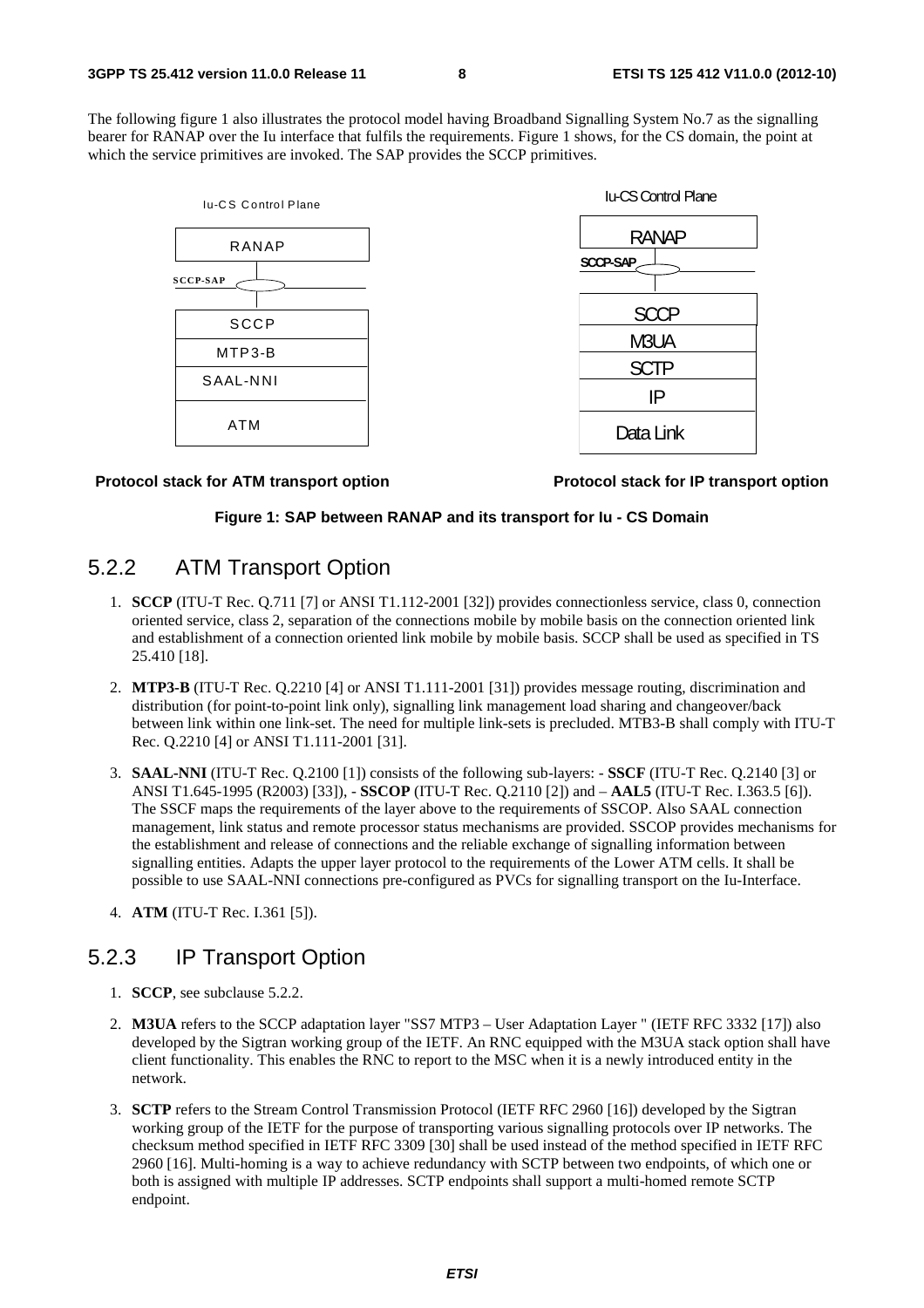4. **IP**. IPv6 shall be supported according to IETF RFC 2460 [25]. IPv4 support (IETF RFC 791 [13]) is optional.

Note: This does not preclude the single implementation and use of Ipv4.

Due to the possible transition from IPv4 to IPv6 the IP dual stack support is recommended.

An RNC/CN using IP transport option shall support Diffserv code point marking IETF RFC 2474 [26]. The Diffserv code point may be determined from the application parameters.

### 5.3 Signalling Bearer for Packet Switched Domain

### 5.3.1 Protocol Stack for the PS Domain

The protocol stacks for the PS Domain is shown in figure 2. The standard allows operators to choose one out of three standardised protocol suites for transport of SCCP messages.



#### **Protocol stacks for ATM transport options Protocol stack for IP transport option**

#### **Figure 2: SAP between RANAP and its transport for the Iu –IP domain**

Figure 2 shows, for the Iu IP domain, the point at which the service primitives are invoked. A single SAP is defined independently of the signalling bearer. The SAP provides the SCCP primitives. The figure is not intended to constrain the architecture.

#### 5.3.2 ATM Transport Option 1

- 1. **SCCP** (ITU-T Rec. Q.711 [7] /ITU-T Rec. Q.712 [8] /ITU-T Rec. Q.713 [9] /ITU-T Rec. Q.714 [10] /ITU-T Rec. Q.715 [11] /ITU-T Rec. Q.716 [12] or ANSI T1.112-2001 [32]) provides connectionless service, class 0, connection oriented service, class 2, separation of the connections mobile by mobile basis on the connection oriented link and establishment of a connection oriented link mobile by mobile basis. The SCCP shall be used as specified in TS 25.410 [18].
- 2. **MTP3-B** (ITU-T Rec. Q.2210 [4] or ANSI T1.111-2001 [31]) provides message routing, discrimination and distribution (for point-to-point link only), signalling link management load sharing and changeover/back between link within one link-set. The need for multiple link-sets is precluded. MTB3-B shall comply with ITU-T Rec. Q.2210 [4] or ANSI T1.111-2001 [31].
- 3. **SAAL-NNI** (ITU-T Rec. Q.2100 [1]) consists of the following sub-layers: **SSCF-NNI** (ITU-T Rec. Q.2140 [3] or ANSI T1.645-1995 (R2003) [33]), - **SSCOP** (ITU-T Rec. Q.2110 [2]) and – **AAL5** (ITU-T Rec. I.363.5 [6]). The SSCF maps the requirements of the layer above to the requirements of SSCOP. Also SAAL connection management, link status and remote processor status mechanisms are provided. SSCOP provides mechanisms for the establishment and release of connections and the reliable exchange of signalling information between signalling entities. Adapts the upper layer protocol to the requirements of the Lower ATM cells. It shall be possible to use SAAL-NNI connections pre-configured as PVCs for signalling transport on the Iu-interface.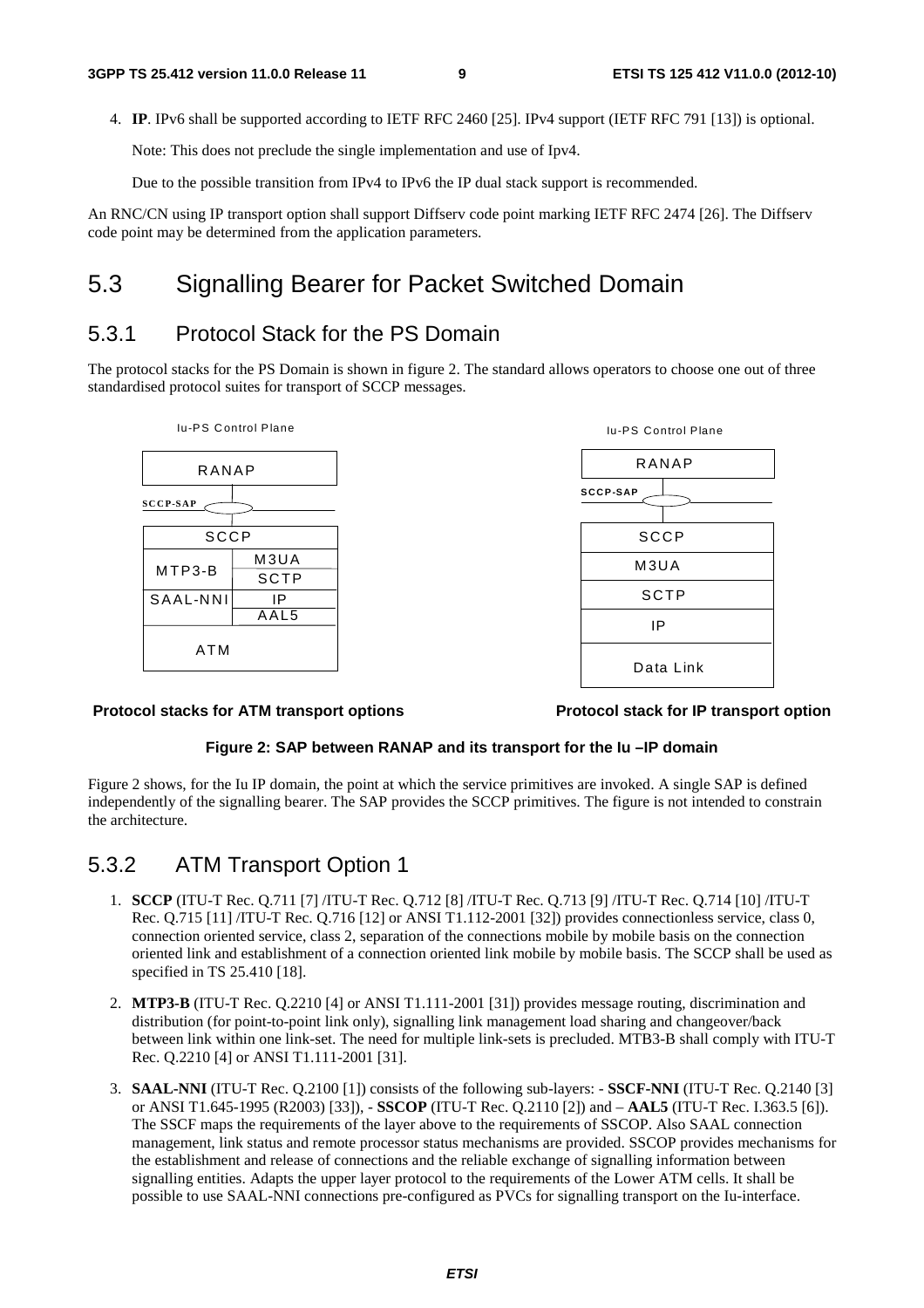4. **ATM** (ITU-T Rec. I.361 [5]).

#### 5.3.3 ATM Transport Option 2

- 1. **SCCP**, see subclause 5.3.2.
- 2. **M3UA** refers to the SCCP adaptation layer "SS7 MTP3 User Adaptation Layer " (IETF RFC 3332 [17]) also developed by the Sigtran working group of the IETF. An RNC equipped with the M3UA stack option shall have client functionality. This enables the RNC to report to the SGSN when it is a newly introduced entity in the network.
- 3. **SCTP** refers to the Stream Control Transmission Protocol (IETF RFC 2960 [16]) developed by the Sigtran working group of the IETF for the purpose of transporting various signalling protocols over IP networks. The multi-homing services of SCTP shall be required at both ends of an SCTP-association to enable transport redundancy and reliability. **M3UA**. An implementation of SCTP to this document shall utilise the new checksum method specified in IETF RFC 3309 [30] instead of the method specified in IETF RFC 2960 [16].
- 4. **IP** (IETF RFC 791 [13]) over ATM is defined in IETF RFC 2684 [14] and IETF RFC 2225 [15].
- 5. **AAL5** refers to ITU-T Rec. I.363.5 [6]. It shall be possible to use AAL5 connections pre-configured as PVCs for signalling transport on the Iu-interface.

### 5.3.4 IP Transport Option

- 1. **SCCP** , see subclause 5.3.2.
- 2. **M3UA**, refers to the SCCP adaptation layer "SS7 MTP3 User Adaptation Layer " (IETF RFC 3332 [17]) also developed by the Sigtran working group of the IETF. An RNC equipped with the M3UA stack option shall have client functionality. This enables the RNC to report to the SGSN when it is a newly introduced entity in the network.
- 3. **SCTP**, refers to the Stream Control Transmission Protocol (IETF RFC 2960 [16]) developed by the Sigtran working group of the IETF for the purpose of transporting various signalling protocols over IP networks. An implementation of SCTP to this document shall utilise the new checksum method specified in IETF RFC 3309 [30] instead of the method specified in IETF RFC 2960 [16]. Multi-homing is a way to achieve redundancy with SCTP between two endpoints, of which one or both is assigned with multiple IP addresses. SCTP endpoints shall support a multi-homed remote SCTP endpoint.
- 4. **IP**. IPv6 shall be supported according to IETF RFC 2460 [25]. IPv4 support (IETF RFC 791 [13]) is optional.

Note: This does not preclude the single implementation and use of IPv4.

Due to the possible transition from IPv4 to IPv6, the IP dual stack support is recommended.

An RNC/CN using IP transport option shall support Diffserv code point marking (IETF RFC 2474 [26]). The Diffserv code point may be determined from the application parameters.

### 5.4 Services Provided by the Signalling Bearer

When considering the requirements that the upper layers, i.e. RANAP, have on the Signalling Bearer, there are a number of services it has to provide and a number of functions to perform. These numbers of services that the signalling bearer shall provide, to the upper layers, are stated in references ITU-T Rec. Q.711 [7] /ITU-T Rec. Q.712 [8] /ITU-T Rec. Q.713 [9] /ITU-T Rec. Q.714 [10] /ITU-T Rec. Q.715 [11] / ITU-T Rec. Q.716 [12] or ANSI T1.112-2001 [32].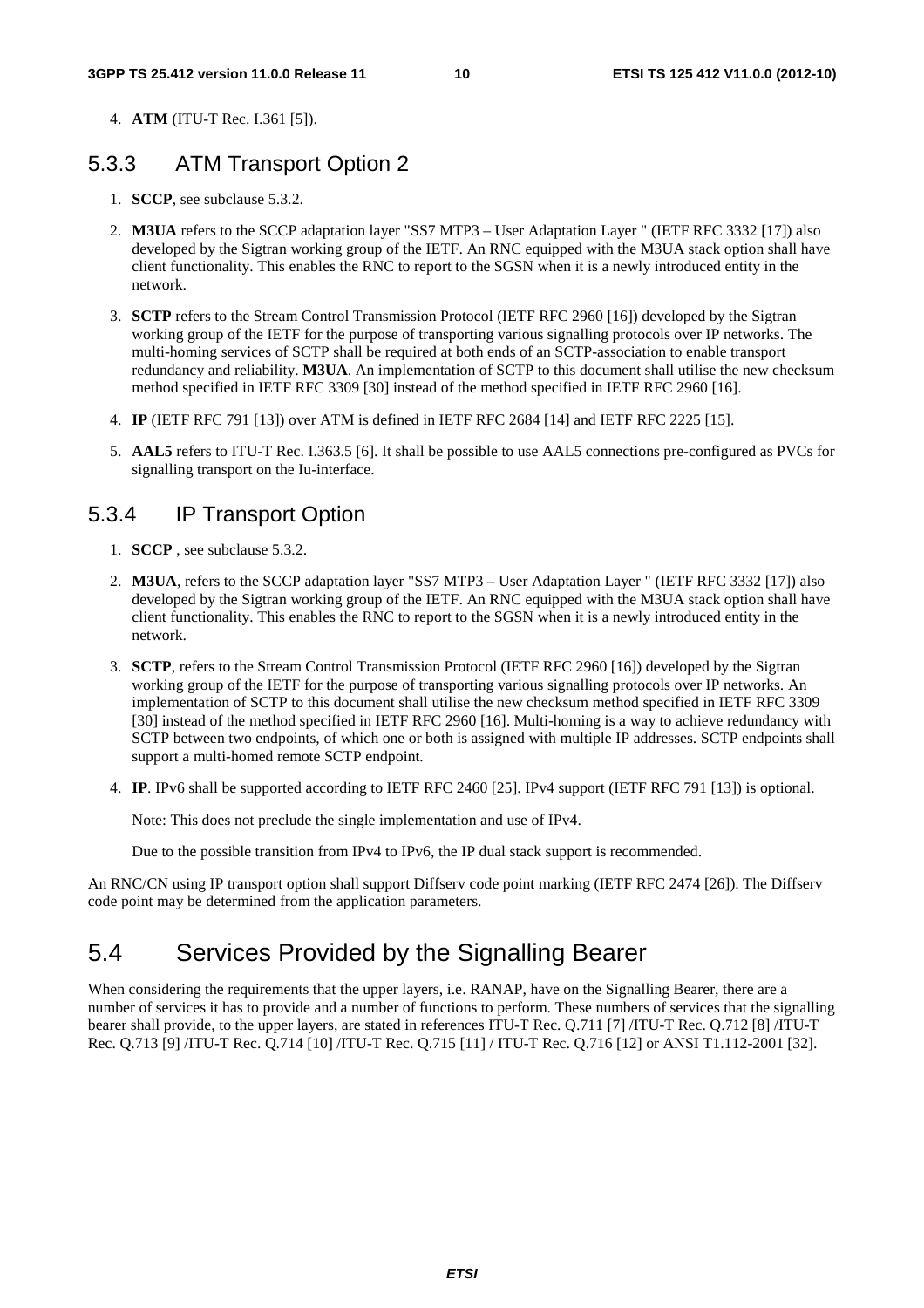## Annex A (informative): Change History

| Date /<br><b>TSG</b> | TSG Doc.          | <b>ICR</b> | <b>Rev Subject/Comment</b>                                 | <b>New</b> |
|----------------------|-------------------|------------|------------------------------------------------------------|------------|
| $12/2008$ -          |                   |            | Creation of Rel-8 version based on v7.1.0                  | 8.0.0      |
| 12/2009              |                   |            | Creation of Rel-9 version based on v8.0.0                  | 9.0.0      |
| 03/2011              | ISP-100629        |            | Clarification on the use of References (TS 21.801 CR#0030) | 9.0.1      |
| 03/2011              |                   |            | Creation of Rel-10 version based on v9.0.1                 | 10.0.0     |
|                      | 06/2011 RP-110685 | 0026       | Correction to the References in 25.412                     | 10.1.0     |
| 09/2012              |                   |            | Update to Rel-11 version (MCC)                             | 11.0.0     |